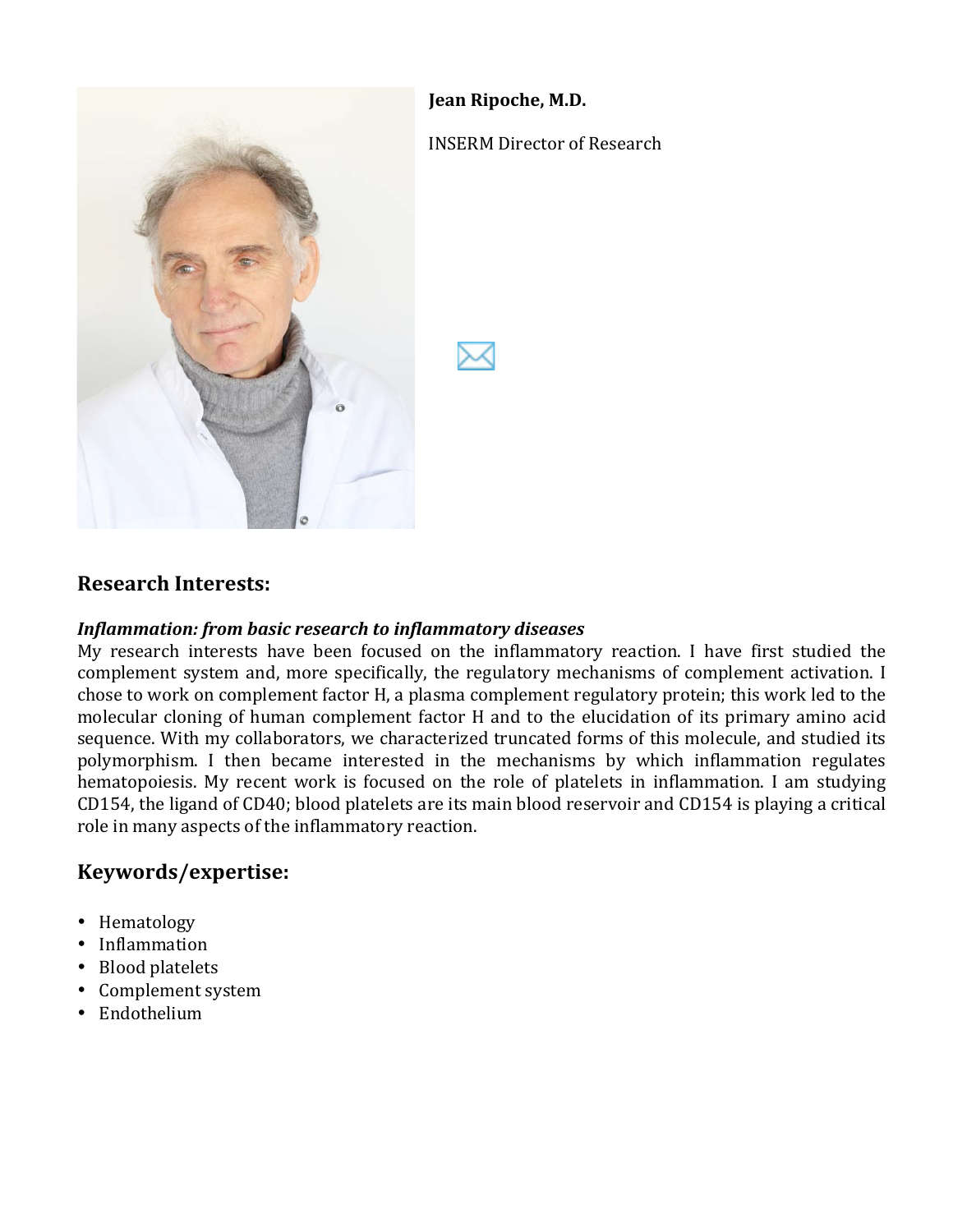# **Selected publications:**

Ripoche J, Day AJ, Harris TJ, Sim RB. The complete amino acid sequence of human complement factor H. Biochem J. 1988 Jan 15;249(2):593-602

Ripoche J, Mitchell JA, Erdei A, Madin C, Moffatt B, Mokoena T, Gordon S, Sim RB. Interferon gamma induces synthesis of complement alternative pathway proteins by human endothelial cells in culture.J Exp Med. 1988 Nov 1;168(5):1917-22

Fontaine M, Demares MJ, Koistinen V, Day AJ, Davrinche C, Sim RB, Ripoche J. Truncated forms of human complement factor H. Biochem J. 1989 Mar 15;258(3):927-30.

Dauchel H, Julen N, Lemercier C, Daveau M, Ozanne D, Fontaine M, Ripoche J. Expression of complement alternative pathway proteins by endothelial cells. Differential regulation by interleukin 1 and glucocorticoids. Eur J Immunol.  $1990$  Aug; $20(8)$ :1669-75.

Ripoche J, Link B, Yucel JK, Tokuyasu K, Malhotra V. Location of Golgi membranes with reference to dividing nuclei in syncytial Drosophila embryos. Proc Natl Acad Sci U S A. 1994 Mar 1:91(5):1878-82.

Grosset C, Jazwiec B, Taupin JL, Liu H, Richard S, Mahon FX, Reiffers J, Moreau JF, Ripoche J. In vitro biosynthesis of leukemia inhibitory factor/human interleukin for DA cells by human endothelial cells: differential regulation by interleukin-1 alpha and glucocorticoids. Blood. 1995 Nov  $15:86(10):3763$ -70.

Mahon FX, Chahine H, Barbot C, Pigeonnier V, Jazwiec B, Reiffers J, Ripoche J. All-trans retinoic acid potentiates the inhibitory effects of interferon alpha on chronic myeloid leukemia progenitors in vitro. Leukemia. 1997 May;11(5):667-73.

Jazwiec B, Solanilla A, Grosset C, Mahon FX, Dupouy M, Pigeonnier-Lagarde V, Belloc F, Schweitzer K, Reiffers J, Ripoche J. Endothelial cell support of hematopoiesis is differentially altered by IL-1 and glucocorticoids. Leukemia.  $1998$  Aug; $12(8)$ : $1210-20$ .

Solanilla A, Grosset C, Lemercier C, Dupouy M, Mahon FX, Schweitzer K, Reiffers J, Weksler B, Ripoche J. Expression of Flt3-ligand by the endothelial cell. Leukemia.  $2000$  Jan;14(1):153-62.

Solanilla A, Déchanet J, El Andaloussi A, Dupouy M, Godard F, Chabrol J, Charbord P, Reiffers J, Nurden AT, Weksler B, Moreau JF, Ripoche J. CD40-ligand stimulates myelopoiesis by regulating flt3-ligand and thrombopoietin production in bone marrow stromal cells. Blood. 2000 Jun 15;95(12):3758-64

Viallard JF, Solanilla A, Gauthier B, Contin C, Déchanet J, Grosset C, Moreau JF, Praloran V, Nurden P, Pellegrin JL, Nurden AT, Ripoche J. Increased soluble and platelet-associated CD40 ligand in essential thrombocythemia and reactive thrombocytosis. Blood. 2002 Apr 1;99(7):2612-4.

Grosset C, Boniface R, Duchez P, Solanilla A, Cosson B, Ripoche J. In vivo studies of translational repression mediated by the granulocyte-macrophage colony-stimulating factor AU-rich element. I Biol Chem. 2004 Apr 2;279(14):13354-62

Solanilla A, Pasquet JM, Viallard JF, Contin C, Grosset C, Déchanet-Merville J, Dupouy M, Landry M, Belloc F, Nurden P, Blanco P, Moreau JF, Pellegrin JL, Nurden AT, Ripoche J. Platelet-associated CD154 in immune thrombocytopenic purpura. Blood. 2005 Jan  $1;105(1):215-8$ .

Delmas Y, Viallard JF, Solanilla A, Villeneuve J, Pasquet JM, Belloc F, Dubus I, Déchanet-Merville J, Merville P, Blanco P, Pellegrin JL, Nurden AT, Combe C, Ripoche J. Activation of mesangial cells by